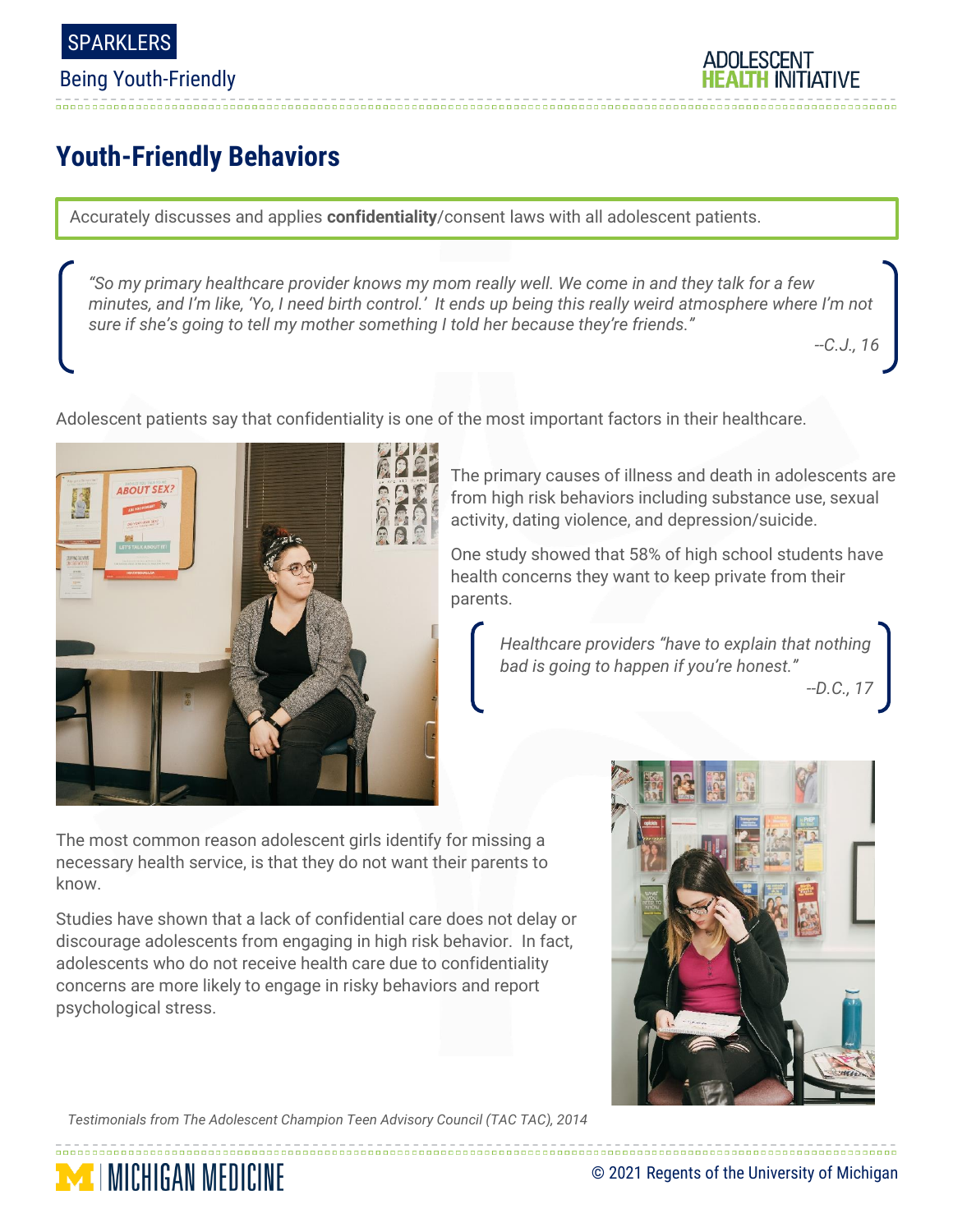

#### Being Youth-Friendly



## **Youth-Friendly Behaviors**

Patiently **helps** adolescents **navigate** referrals and any other **systems** that may be challenging.

"My story is about when I was, like, 20, and I had the not-so-good insurance. So pretty much, I'm very talkative, and I try to be personable with people. I went to a doctor's appointment, I'm talking to the staff, the nurses – I'm cold, they're cold, we're laughing, and they get to the 'Oh, do you still have your old insurance coverage?' and I'm like 'No, not anymore, **my mom lost her job**.' And they were like 'OH.' So, the entire energy shifted, and it was just like well, okay, we're still going to take you back [to see the doctor], and I went because I was lethargic and feeling weak, and I needed to be tested for Lupus, and the doctor comes and the same thing happened. At first, it was really conversational and nice, because I did my research, so I think it was



refreshing for her to have a patient that knew so much. But when it came time to get referred to a specialist, and she was like 'Oh, you're not with that insurance company anymore. Oh.' And then **the entire energy and the tone changed.**

So, the interesting thing was, later I had an experience at another clinic, and when I explained to the nurse practitioner that I didn't have insurance, she was like, 'Oh, there's this program, and there's this resource, you can get help here, or you can go this route,' and it was just like Wow, no one ever told me that. Otherwise, I felt doomed, and she kind of gave me hope. I've gone to other physicians at really nice clinics, and same thing, they were just positive about it, like 'That's no big deal, we can work with that, and there's options.' **Whenever I was given options and I didn't feel hopeless, it was a good experience."** 

*--R.K., 21*

*Testimonials from The Adolescent Champion Teen Advisory Council (TAC TAC), 2014*

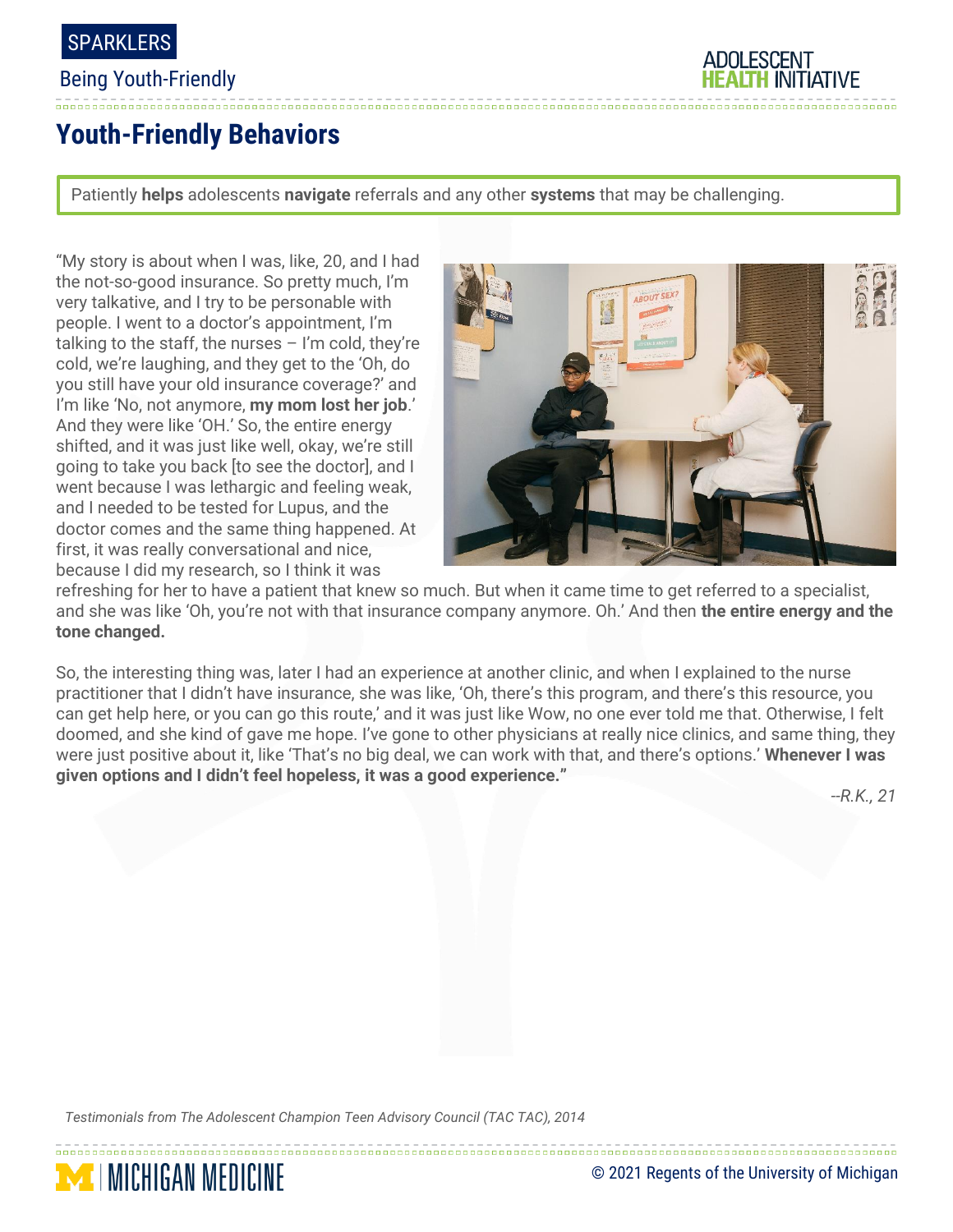

#### Being Youth-Friendly



## **Youth-Friendly Behaviors**

Uses sensitivity and maintains neutral language and body language with adolescents, **withholding judgment** related to sensitive subjects, such as sexual health, substance use, interpersonal violence, gender and personal expression, and mental health.



*--J.L., 15*

*Testimonials from The Adolescent Champion Teen Advisory Council (TAC TAC), 2014*